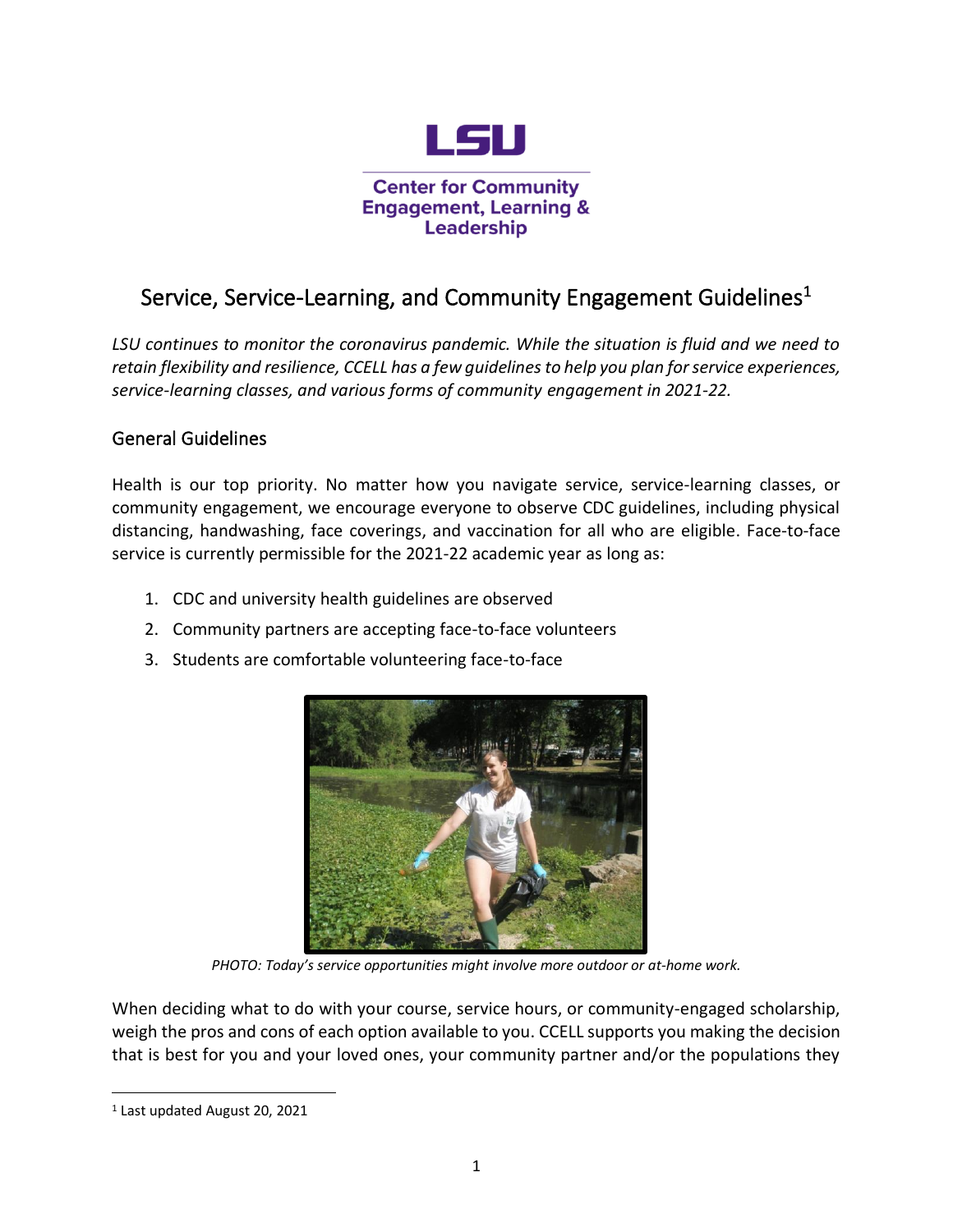serve, and that preserves your ability to maintain a healthy work/life balance. In what follows, we provide suggestions and advice for how to figure out your individual course(s), degree requirements, and/or community-university relationships.

### The Importance of Partnership(s)

A top priority for faculty, students, and community partners is figuring out how to sustain existing partnerships in a pandemic. The good news is you have already made it through the hard part! LSU faculty, students, and partners were amazingly resilient in the face of COVID-19 when the stay-at-home order went into effect in Spring 2020. That resilience continued throughout the academic year.



*PHOTO: In Spring 2020, one LSU student created an opportunity for young Muslim women to connect through service to combat social isolation.*

With the uncertainty we face as the pandemic continues, however, the work may not be easy. Faculty have a wealth of resources for high-quality teaching approaches<sup>2</sup> from LSU, but may be uncertain about what service-learning can or should look like right now. Community partners are also navigating health and safety challenges of their own. Students are challenged to find service hours and service-learning classes. Engaged scholars may have had to put their research on hold for a while and figure out how to move forward when and how possible.

<sup>&</sup>lt;sup>2</sup> For example, [professional development courses are available through LSU Online;](https://online.lsu.edu/faculty-training-and-events/) LSU Online has provided a onepage [summary of terms critical to remote and blended instruction;](https://nam04.safelinks.protection.outlook.com/?url=https%3A%2F%2Flsuonline-static.s3.amazonaws.com%2Fstatic%2Fdocs%2FRemote%2520vs%2520Online%2520Teaching%2520and%2520Learning.pdf&data=02%7C01%7Csbecker%40LSU.EDU%7C854c871bb71e40b3eb9708d80f0b3049%7C2d4dad3f50ae47d983a09ae2b1f466f8%7C0%7C1%7C637275888089470074&sdata=uHGKnED1N9ksEtUU9%2Fse8p5Q5b0DsScdNU1fEpwMhnw%3D&reserved=0) and the [Faculty Technology Center](https://www.lsu.edu/it_services/serv_op/ftc/) is available for individual assistance at [ftc@lsu.edu.](mailto:ftc@lsu.edu)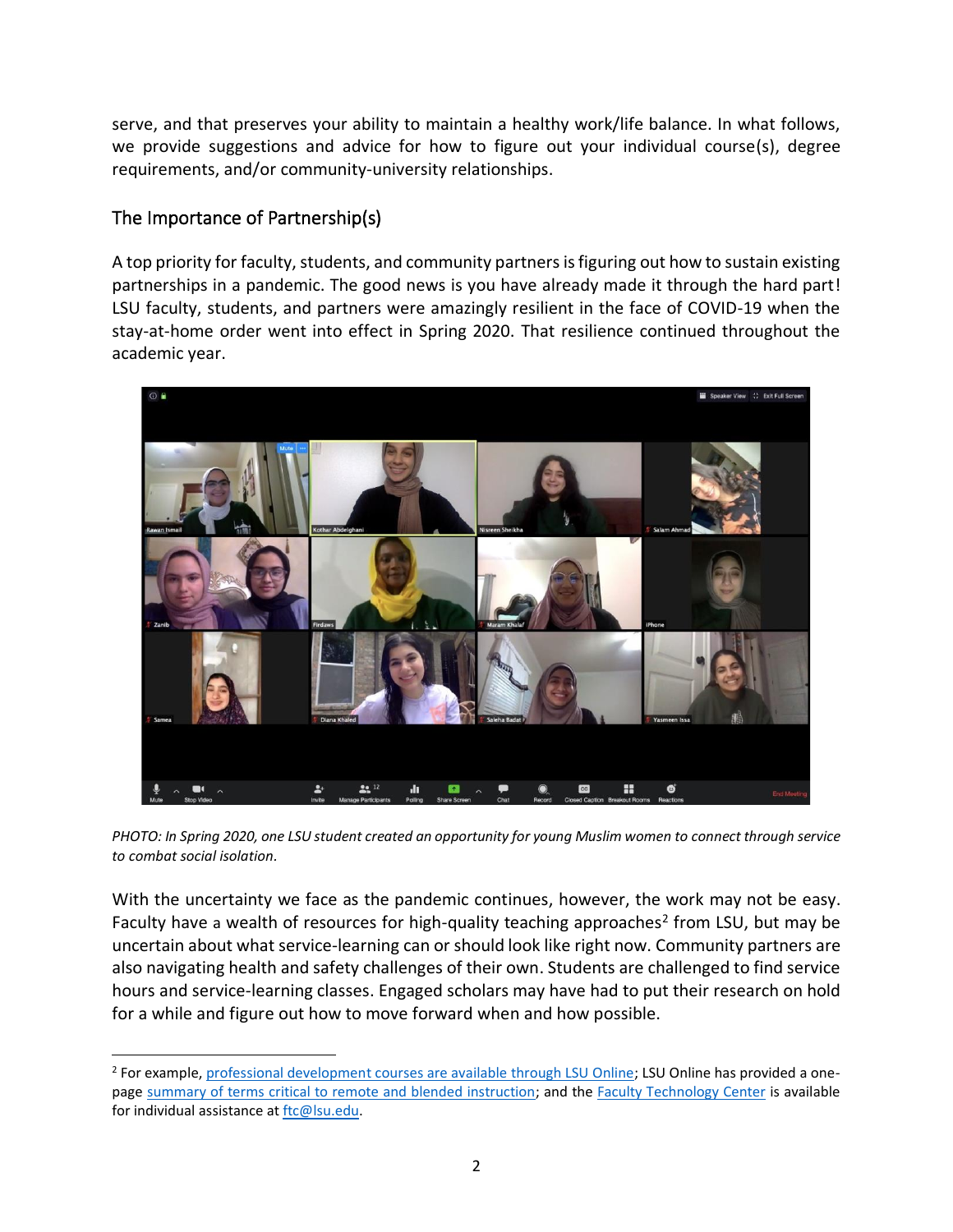The common thread here is we are all facing planning challenges. A first, and critical step, in the process is to communicate about what the challenges are. It is likely you have already done this. You may know your faculty partner cannot teach their class as service-learning right now. You may know your community partner is excited to welcome back a smaller number of volunteers with safety protocols in place. Or you may know your existing partnership or engaged research needs to be on pause because the pandemic continues to disrupt face-to-face interaction.



*PHOTO: In Spring 2020, some Psychology students worked with a temporary community partner and completed meaningful service safely from home, making read-alouds for children out of school due to the pandemic*

In this context, you may be looking for a new partnership. As a community partner, you might have lost your faculty collaborator temporarily and want to pair up with another class. As a student, you may be looking for a new place to volunteer because your former agency is not taking face-to-face volunteers. If you are faculty and your community partner cannot take on volunteers in a way that fits with your class needs, you might be looking for a new (maybe temporary) solution. We are here to help you figure that out.

Regardless of the situation you are in, going through the steps below should help you plan for fall in a way that is as simple as possible, while also reflecting the core values that drive your dedication to community engagement.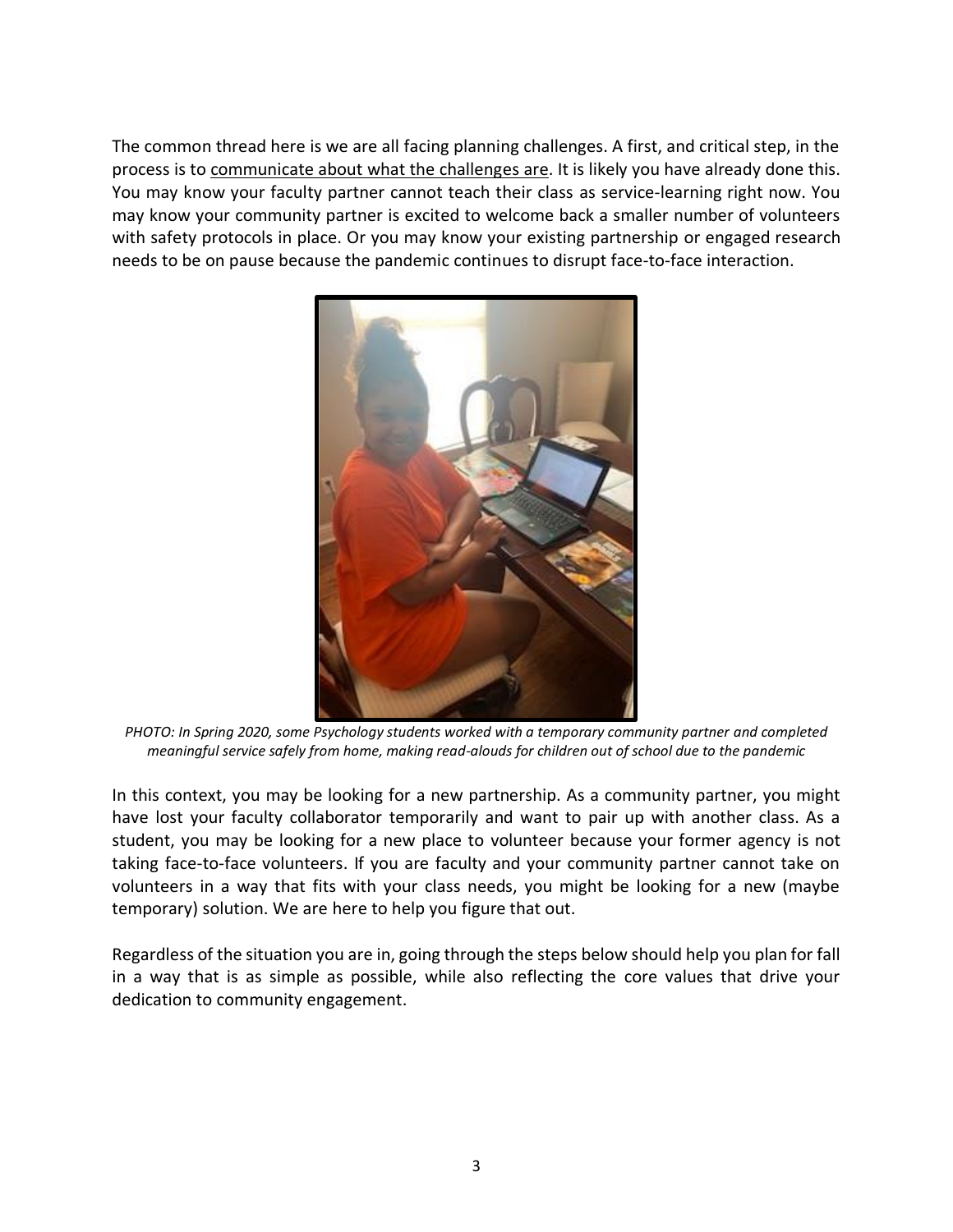# Service-Learning Planning Guidelines

**Step 1: Sustaining or Changing an Existing Partnership**



*PHOTO: Can your work with an existing partner be moved outdoors or shifted to at-home projects for a semester? That kind of temporary adjustment might be the simplest route for everyone, if available.*

- If/when possible, existing partnerships should be sustained. If you have not already, reach out to your community partner to see how they are doing. If you are a community partner who has not heard from your faculty partner or regular student volunteer(s), check in with them. Together, evaluate whether/not your partnership can be sustained for fall.
- Consider remote or e-service options. Due to the threat of unanticipated disruption and the reality that not all community partners and students can safely engage in face-to-face service during the pandemic, the easiest route might be to temporarily adopt a remote model.
	- o [Click here for a set of "best practices"](https://www.lsu.edu/academicaffairs/ccell/eservice-learning_report.pdf) for planning an entirely online service experience in service-learning classes.
	- o [Click here for a set of "best practices"](https://www.lsu.edu/academicaffairs/ccell/files/es-l_student_advice.pdf) for planning remote service work as an individual student.
	- o [Click here to email](mailto:ccell@lsu.edu?subject=research%20group%20for%20community-engaged%20scholars%20whose%20work%20has%20been%20disrupted) CCELL if you have interest in joining a working group for engaged scholars whose community-based research has been disrupted
- Plan for face-to-face service, but also its potential disruption. For community partners who are currently taking in-person volunteers and want to in fall, it might be most beneficial to plan for that in advance, but to have a backup plan in place for students who have health concerns and/or for everyone, as virus rates go up and down and/or lead to another period of physical distancing measures. Our "best practices" document provides advice on how to plan a hybrid service model in advance. [Click here to access it.](https://www.lsu.edu/academicaffairs/ccell/eservice-learning_report.pdf)

If your needs are met after Step 1, you can stop here. If they are not, consider Step 2.